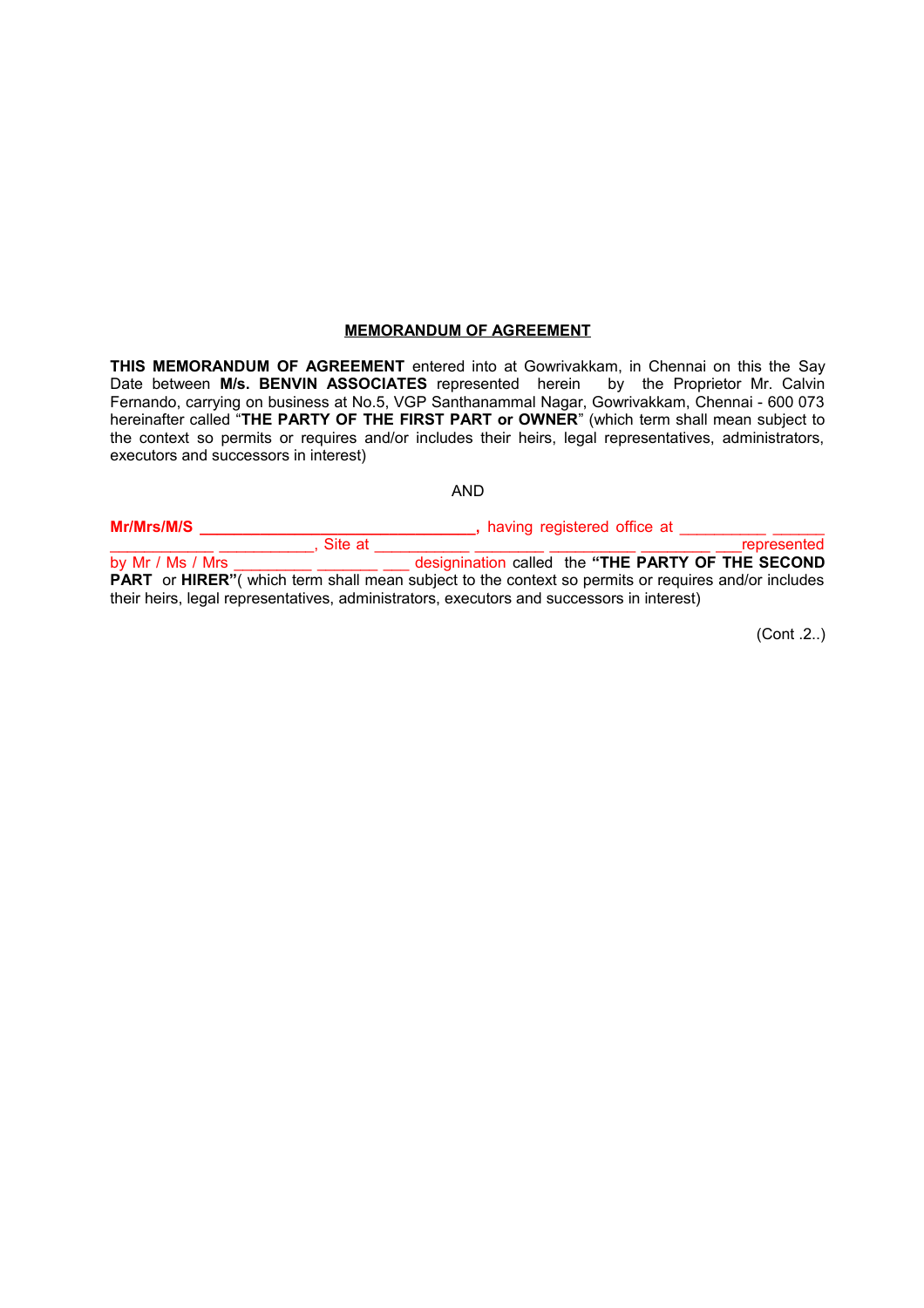-2-

WHEREAS the party of the first part is the owners of the construction materials;

AND

WHEREAS at the request of the hirer, the owner has agreed to hire the construction material mentioned in the schedule hereunder more fully described and hereinafter called the Schedule Property;

#### AND

WHEREAS the parties hereto have mutually agreed to enter into this Memorandum of Agreement in order to stipulate the terms and conditions of hiring in writing;

# **NOW THIS MEMORANDUM OF AGREEMENT WITNESSETH:**

| S. No                     | <b>NAME OF MATERIALS</b> | <b>QUANTITY</b> |            | <b>RATE / FOR</b><br>30 DAYS Rs. | <b>HIRE CHARGES</b><br>Rs. |
|---------------------------|--------------------------|-----------------|------------|----------------------------------|----------------------------|
| 1                         | 1                        | $\mathbf{0}$    | <b>Nos</b> | .00                              | .00                        |
| 2                         | $\overline{2}$           | $\Omega$        | <b>Nos</b> | .00                              | .00                        |
| 3                         | 3                        | $\mathbf{0}$    | <b>Nos</b> | .00                              | .00                        |
| 4                         | $\overline{4}$           | $\mathbf{0}$    | <b>Nos</b> | .00                              | .00                        |
| 5                         | 5                        | 0               | <b>Nos</b> | .00                              | .00                        |
| 6                         | 6                        | 0               | <b>Nos</b> | .00                              | .00                        |
| 7                         | 7                        | $\Omega$        | <b>Nos</b> | .00                              | .00                        |
| 8                         | 8                        | 0               | <b>Nos</b> | .00                              | .00                        |
| <b>Total Hire Charges</b> |                          |                 |            |                                  | .00                        |
| <b>VAT 5%</b>             |                          |                 |            | .00                              |                            |
| <b>Total Amount</b>       |                          |                 |            | .00                              |                            |

1. That the hiring charges for the schedule property shall be mentioned below:-

- 2. The hiring charges mentioned above is for a period of 30 days (inclusive of date of collection and date of return) and hiring charges are collected for a minimum period of 30 days and for period exceeding 30 days hiring charges will be calculated on pro rata basis (subject to clause 16 of this agreement).
- 3. That Security Deposit equivalent to only Hiring Charges of three months Excluding VAT, to the tune of **Rs. .00 (Rupees Fill Deposit Amount in words only)** shall be paid forthwith to the owner by hirer.

(Cont.3.)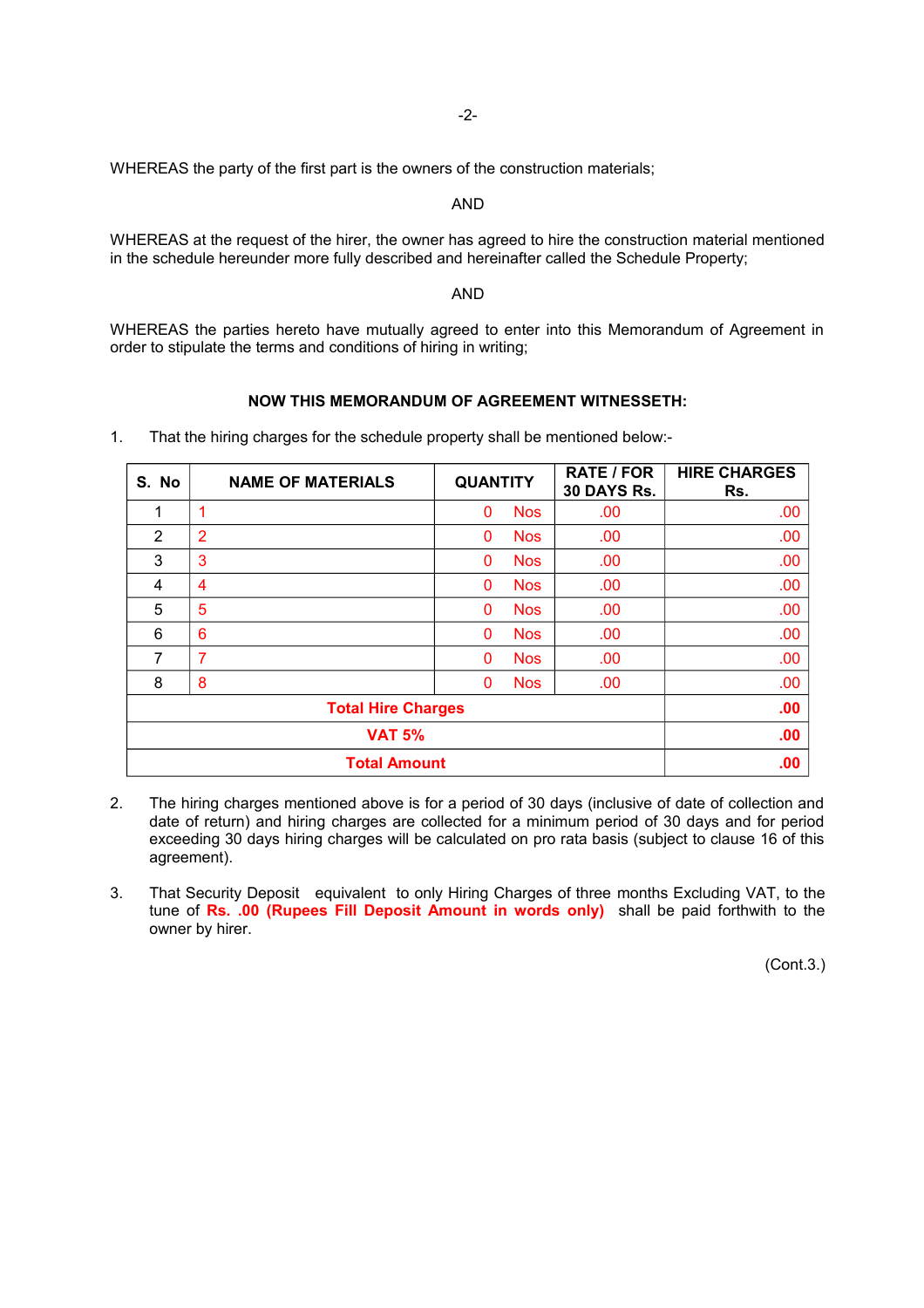- 4. The hirer shall issue Post Dated Cheques for **Rs. .00 (Rupees Fill amt in words)** towards hiring charges plus VAT 5%; The Cheques will be made for every month covering the entire period stipulated hereunder.
- 5. The Hirer shall pay the value-added tax in accordance with the Tax Legislation in force as of the date on which the liability to pay the same accrued.
- 6. That the hirer shall execute an Indemnity bond for a value of **Rs. .00 ( Rupees Fill Material Value Amount in words only)** in favor of the owner for the replacement value of the Scheduled Property, being the guarantee money for the safe return of the Centring Materials as mentioned in the schedule hereunder supplied on hire by the owner to the hirer.
- 7. In addition to the Indemnity Bond mentioned in the Clause 6, the hirer shall also issue a Cheque for the full value of the materials along with a covering letter empowering the Owner to encash the same if the materials are not returned within the stipulated period.
- 8. That the Schedule Property hereunder mentioned is offered to the hirer for a maximum period of 1 year. In Case of any extension required by the hirer, the hirer shall obtain prior written permission from the owner. However the owner reserves the right to accept or reject the extension depending on the hire's prior commitments / performance.
- 9. That subject to the normal wear and tear during the usage, the materials mentioned in the schedule hereunder should be returned in good working conditions. The hirer shall be liable to compensate the owner if deformation or damage is caused to the materials by the defective usage / storage or handling by the hirer.
- 10. That the construction materials hired shall be used by the hirer at their worksite situated at the same address given already and shall not be shifted from the said place except after obtaining written consent from the owner for shifting the materials to other places.
- 11. That the construction materials mentioned in the Schedule hereunder shall be collected by the hirer from the Owner's godown at the cost of the hirer and that after the period of hire, the hirer shall return the said materials to the owner's godown at the cost of the hirer.
- 12. That in the event of default in payment of hire charges, the owner will have full right to collect back and take over possession of the schedule property from the work site of the hirer or from any other place/s where the said materials are lying without prior permission from the hirer.
- 13. That the Security Deposit paid will not be adjusted against the monthly rents payable and that in the event of hirer committing default in payment of hire charges as agreed, interest at the rate of 24% per annum will be charged on the defaulted amounts from the date the amount became due till the date of realization.
- 14. That the advance deposit will be returned to the hirer by the owner only after receiving the construction materials mentioned in the schedule hereunder in good and working condition at the godown of the owner.
- 15. That the party of the second part shall take necessary insurance required to be taken for schedule property covering from the date of moving the material from the owner till such time the same are returned to the owner.
- 16. At least 15 days in advance, the hirer shall intimate the owner in writing about the schedule of returning the Centring Materials. In the absence of such a notice, hiring charges will be collected for an additional period of 15 days from the date of return.
- 17. That all disputes between the parties hereto including claims and interpretation of this Memorandum of Agreement shall be subject to the jurisdiction of Chennai, the place of execution of this Memorandum of Agreement.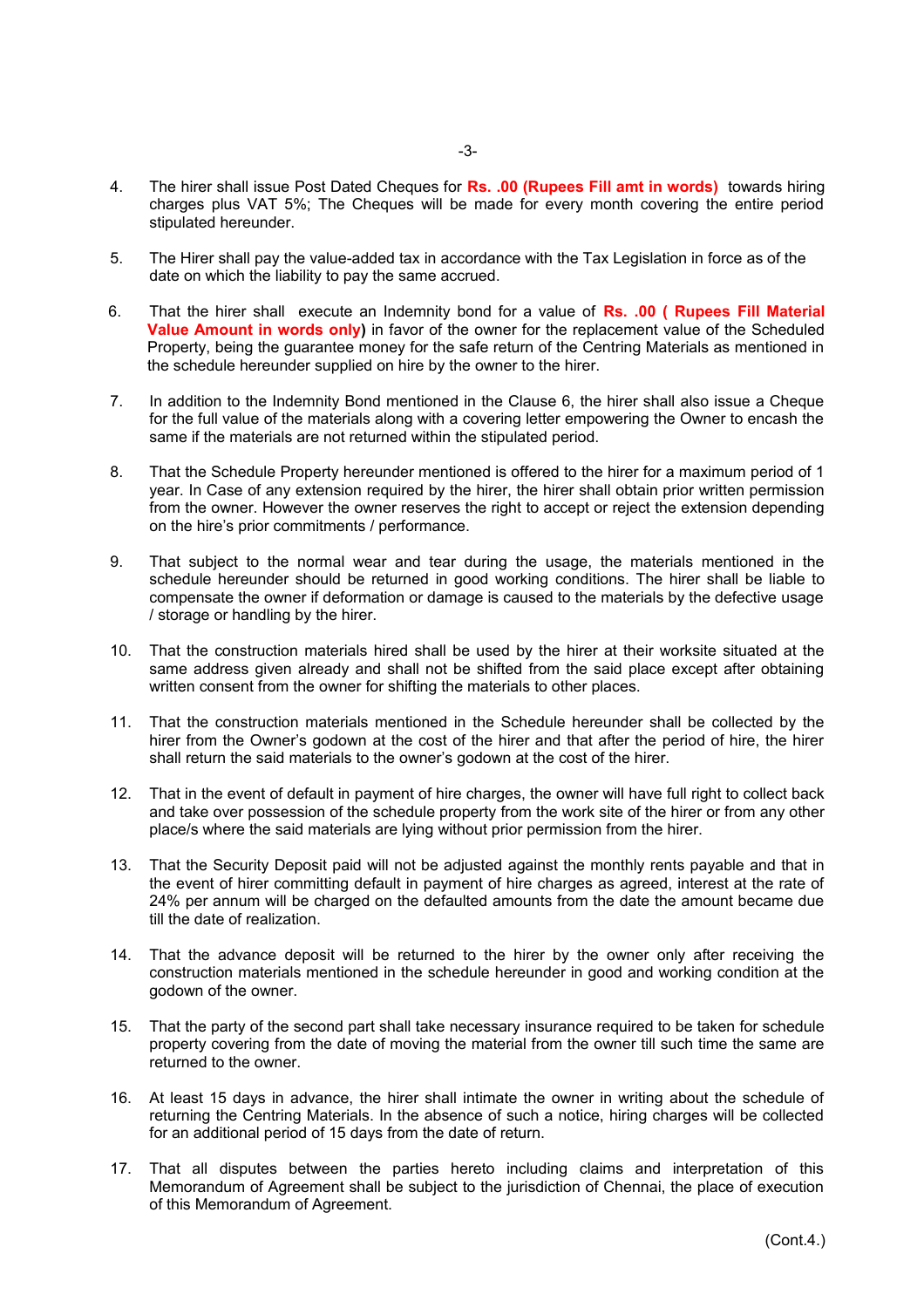- 18. The Centring Materials are to be inspected by the Hirer at godown of the Owner before collection. Hirer should also ensure proper use of the equipment at worksite. No claim can be made by the Hirer on Owner either directly or indirectly towards damages or losses due to any failure or any other cause whatsoever manner arising out of using the materials given on hire
- 19. The hirer has to furnish an undertaking from their Project promoters that the materials taken on hire basis will not be under nay circumstances attached / confiscated. Incase of any disputes, M**/s. M/s. BENVIN ASSOCIATES** will have the absolute rights without any restrictions / reservations to collect back the materials from the worksite. The cost of collection will be debited to the hire's account.
- 20. It is agreed that between parties to this contract that if any dispute arises between parties either during the time when the contract is in force or after its termination by efflux of time or by act of Parties to the Contract such dispute will be referred to an arbitration in accordance with the provision of Arbitration and Conciliation Act 1996 and to a Sole Arbitrator to be appointed by the Owner. All disputes arising out of this contract will be subject to the territorial jurisdiction of Chennai City.

| S. No                     | <b>NAME OF MATERIALS</b> | <b>QUANTITY</b> |            | <b>RATE / FOR</b><br>30 DAYS Rs. | <b>HIRE CHARGES</b><br>Rs. |
|---------------------------|--------------------------|-----------------|------------|----------------------------------|----------------------------|
| 1                         | 1                        | 0               | <b>Nos</b> | .00                              | .00                        |
| 2                         | $\overline{2}$           | 0               | <b>Nos</b> | .00                              | .00                        |
| 3                         | 3                        | $\mathbf{0}$    | <b>Nos</b> | .00                              | .00                        |
| 4                         | 4                        | $\mathbf{0}$    | <b>Nos</b> | .00                              | .00                        |
| 5                         | 5                        | $\mathbf{0}$    | <b>Nos</b> | .00                              | .00                        |
| 6                         | 6                        | $\mathbf{0}$    | <b>Nos</b> | .00                              | .00                        |
| 7                         | 7                        | $\mathbf{0}$    | <b>Nos</b> | .00                              | .00                        |
| 8                         | 8                        | $\mathbf{0}$    | <b>Nos</b> | .00                              | .00                        |
| <b>Total Hire Charges</b> |                          |                 |            |                                  | .00                        |
| <b>VAT 5%</b>             |                          |                 |            |                                  | .00                        |
| <b>Total Amount</b>       |                          |                 |            |                                  | .00                        |

# **SCHEDULE**

IN WITNESS WHEREOF THE PARTIES HEREUNTO HAVE SET THEIR HANDS WITH SEAL ON THE DAY, MONTH AND YEAR FIRST ABOVE WRITTEN.

**WITNESSES: -**

**1. OWNER**

**2. HIRER**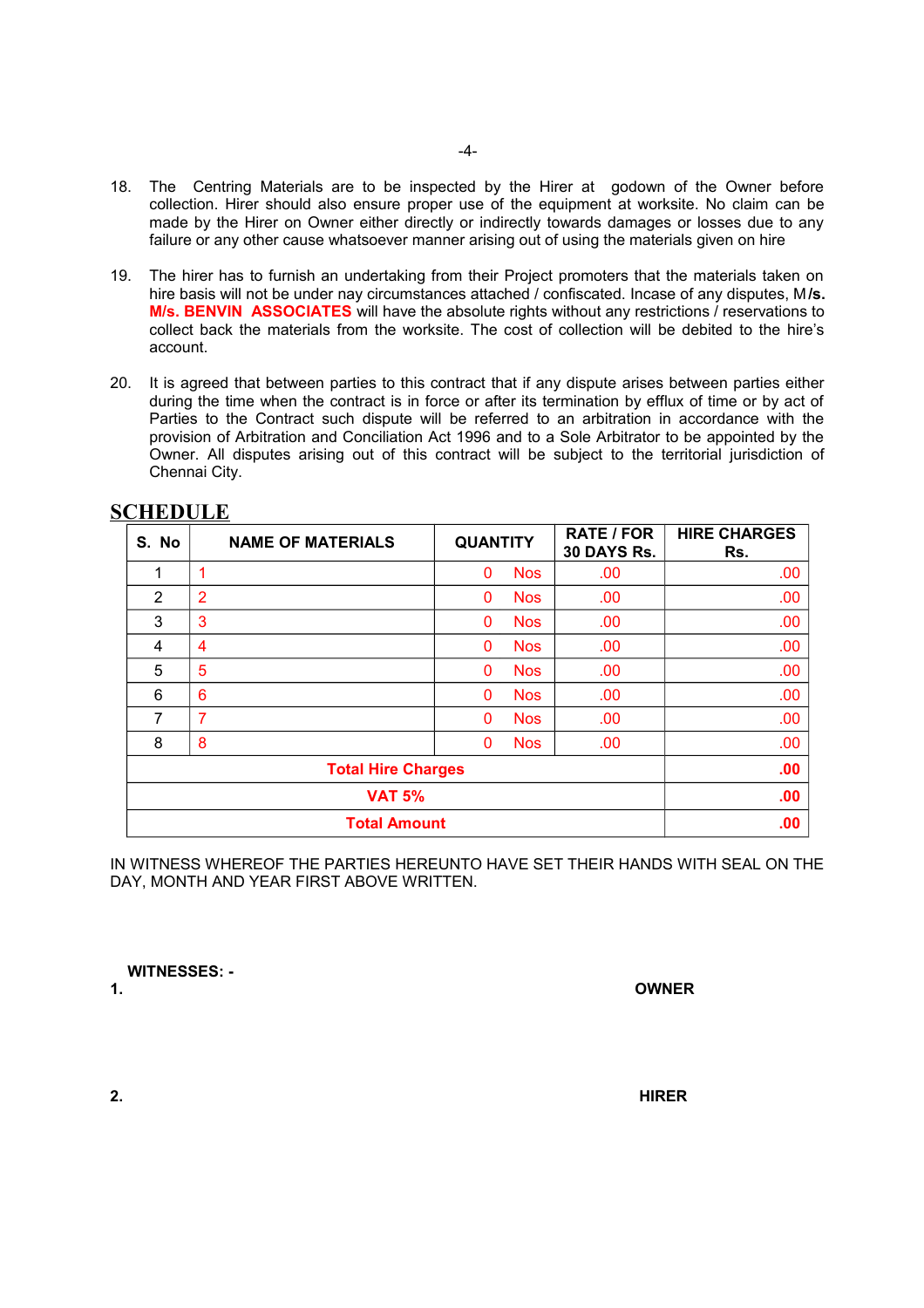#### **-5-**

# **GENERAL CONDITIONS FOR HIRING**

# **CENTRING MATERIALS**

- 1. **PLACING OF ORDERS:** All the orders for Hire will be confirmed in writing on letterheads by authorized representative.
- 2. **ACCEPTANCE OF ORDER: The owner** reserves the right to accept or reject any order for hire.
- 3. **DELIVERY:** Delivery time quoted is subject to availability of materials for hire and also force - majeure. The Owner is not responsible for any claim or damage arising out of delay due to circumstances beyond control.
- 4. **INDEMNITY BOND:** During the continuance of the hire period, the hirer shall make good to the Owner all losses or damages to the materials from whatsoever cause the same may arise, fair, wear and tear accepted and shall also fully and completely indemnify the owner by signing Indemnity Bond in respect of all claims by any person whatsoever for injury to person or property caused by or in connection with or arising out of the use of plant in respect of all costs and charges in connection therewith whether arising under statute of Common Law.
- 5. **OWNERSHIP:** All materials supplied on hire are the properties of the Owner and in default of hire payments, the Owner shall be at liberty to terminate that hiring at any time giving seven days notice in writing thereupon to take possession as the owner may think fit for any materials on hire. During the period of hire, the materials taken by the hirer on hire will always be used by the hirer and will not be either loaned or sold or given for use to any other party. The hirer will not create any charges on these materials. In the event of any breach on the part of the hirer, the owner will terminate the contract immediately and will have the right to take away the materials given on hire.
- 6. **PROPER USE OF MATERIALS:** The ultimate responsibility for the proper and efficient working of the equipment and for complying statutory regulations remains with the customer. However, assistance and advice will be given by the Owner in helping out to overcome problems that may arise during the use of the equipments on site.
- 7. **PAYMENT OF HIRE CHARGES:** Hire charges plus VAT of 5% to be paid by post dated cheques in advance.
- 8. **INSURANCE:** The material will be insured against theft, damage, pilferage, riots etc. and the insurance premium will be borne by the Hirer.
- 9. **HIRING PERIOD:** Hiring period will commence from the date of materials lifted from the godown of the Owner to the day it reaches back the godown, both days inclusive.
- 10. **FREIGHT AND RENEWALS:** Freight, loading and unloading charges both from back to the godown as well as the site will be borne by the Hirer.
- 11. **REPAIRS AND RENEWALS:** Repairs and renewals becoming necessary in ordinary usage will be affected with the least possible delay but no responsibility can be accepted for consequence of any failure in action, not for any breakdown due to latent defect of materials or workmanship not for the contingent liability if any.
- 12. **SITE ACCESS:** The Owner has the right of access to any site at any time at which hired materials are used.
- 13. **RETURN OF EQUIPMENT:** Hire period will only cease when the hired centring materials are returned to the Owner's godown by the hirer. All the materials must be returned in good condition.

(Cont.6.)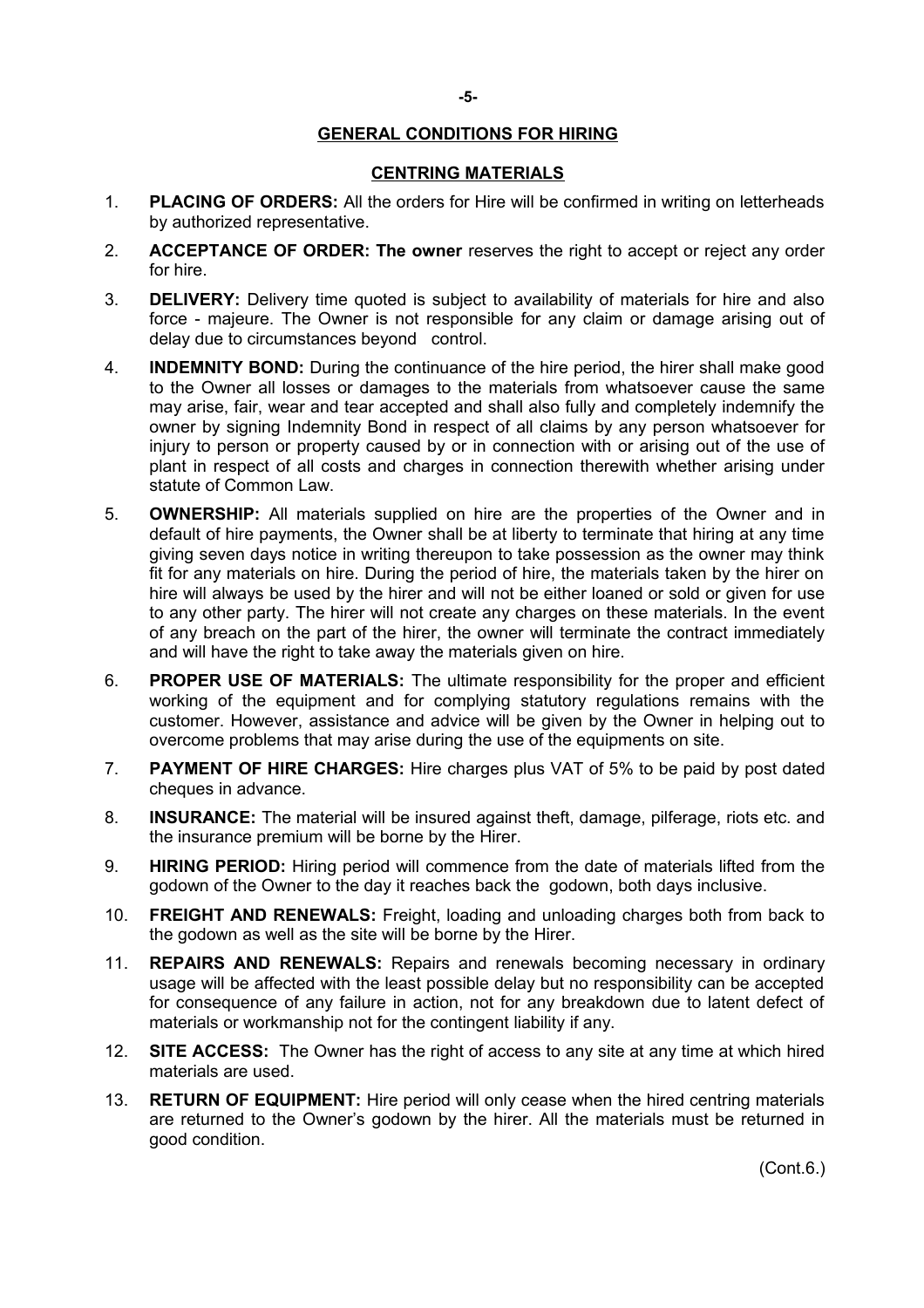14. **DAMAGE CHARGES:** The hirer will be absolutely liable for the retail value of all damages / loss of materials as follows.

| S. No       | <b>NAME OF MATERIALS</b> | <b>RATE PER</b><br><b>QUANTITY</b> |  |  |
|-------------|--------------------------|------------------------------------|--|--|
|             |                          | .00                                |  |  |
| $\mathbf 2$ | 2                        | .00                                |  |  |
| 3           | 3                        | .00                                |  |  |
|             | Λ                        | .00                                |  |  |
| 5           | 5                        | .00                                |  |  |
| 6           | 6                        | .00                                |  |  |
|             | 7                        | .00                                |  |  |
| я           | 8                        |                                    |  |  |

 **WITNESSES**

**1) HIRER**

**2)**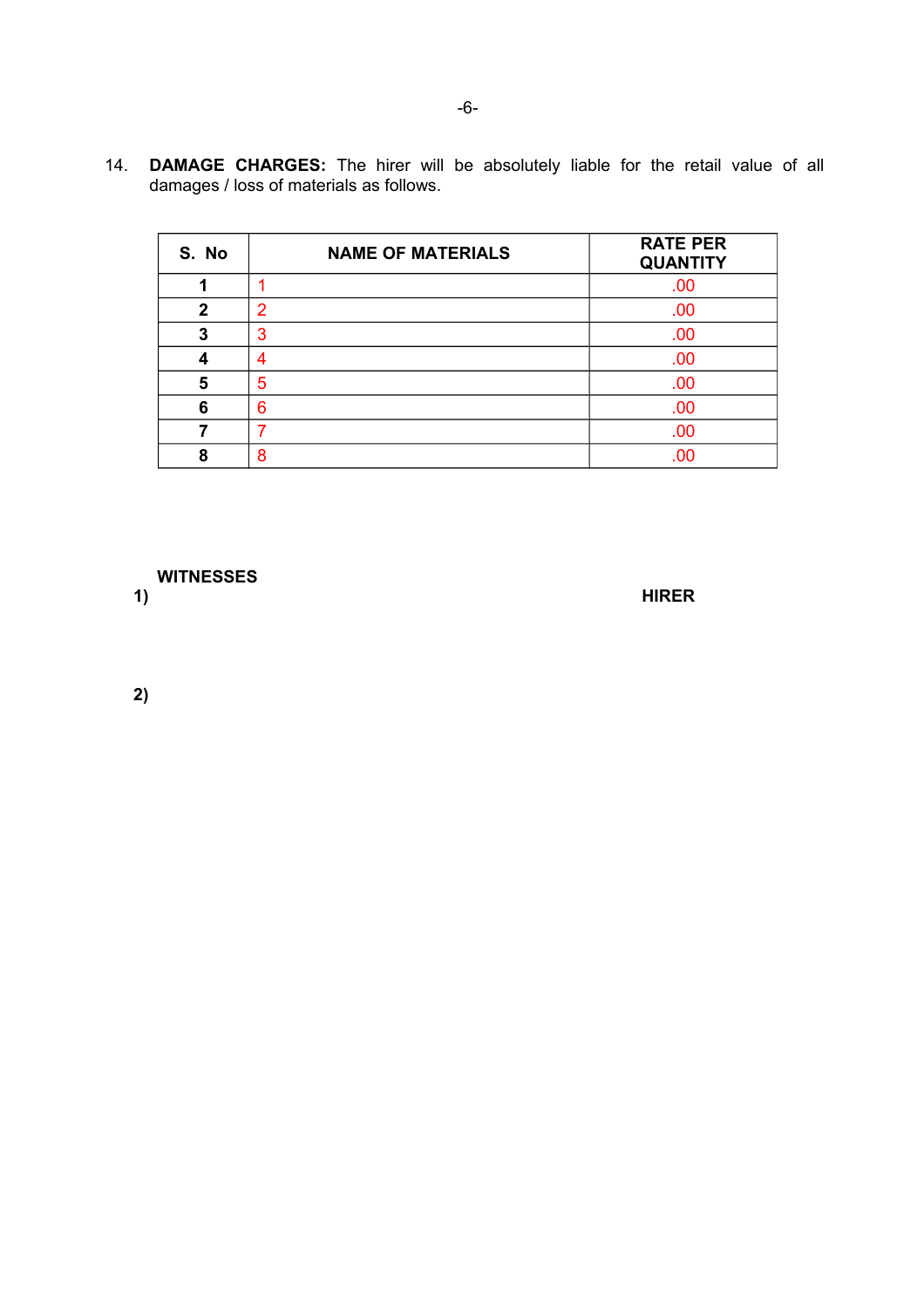# **INDEMNITY BOND**

This **Deed of Indemnity** executed at Gowrivakkam in Chennai - 600 073 on this the \_\_ day of **\_\_\_\_**, having registered office at

\_\_\_\_\_\_\_\_\_\_ \_\_\_\_\_\_ \_\_\_\_\_\_\_\_\_\_\_\_ \_\_\_\_\_\_\_\_\_\_\_, Site at \_\_\_\_\_\_\_\_\_\_\_ \_\_\_\_\_\_\_\_ \_\_\_\_\_\_\_\_\_\_ \_\_\_\_\_\_\_\_ \_\_\_represented by Mr / Ms / Mrs \_\_\_\_\_\_\_\_\_ \_\_\_\_\_\_\_ \_\_\_ designination calledthe " **Hirer"** (which term shall mean subject to the context so permits or requires and/or includes their heirs, legal representatives, administrators, executors and successors in interest)

TO AND IN FAVOUR OF

**M/s. BENVIN ASSOCIATES** carrying on business at Plot No. 28, Mambakkam Main Road, Ponmar, Chennai - 600 048, represented by the Proprietor Mr. Calvin Fernando, hereinafter called the **"OWNER**" (which term shall mean subject to the context so permits or requires and/or includes their heirs, legal representatives, administrators, executors and successors in interest)

Whereas the Hirer and the Owner have entered in to a Memorandum of Agreement dated,  $\quad$  day of 20 for hiring the centring materials mentioned in the schedule hereto, hereinafter referred to as schedule property.

AND

WHEREAS it was agreed to by the hirer in the said Memorandum of Agreement that the hirer will execute a Deed of Indemnity indemnifying the owner for the value of the construction materials and also for consequential loss of the construction materials.

AND

WHEREAS as per the said Memorandum of Agreement, the hirer is executing this deed of indemnity.